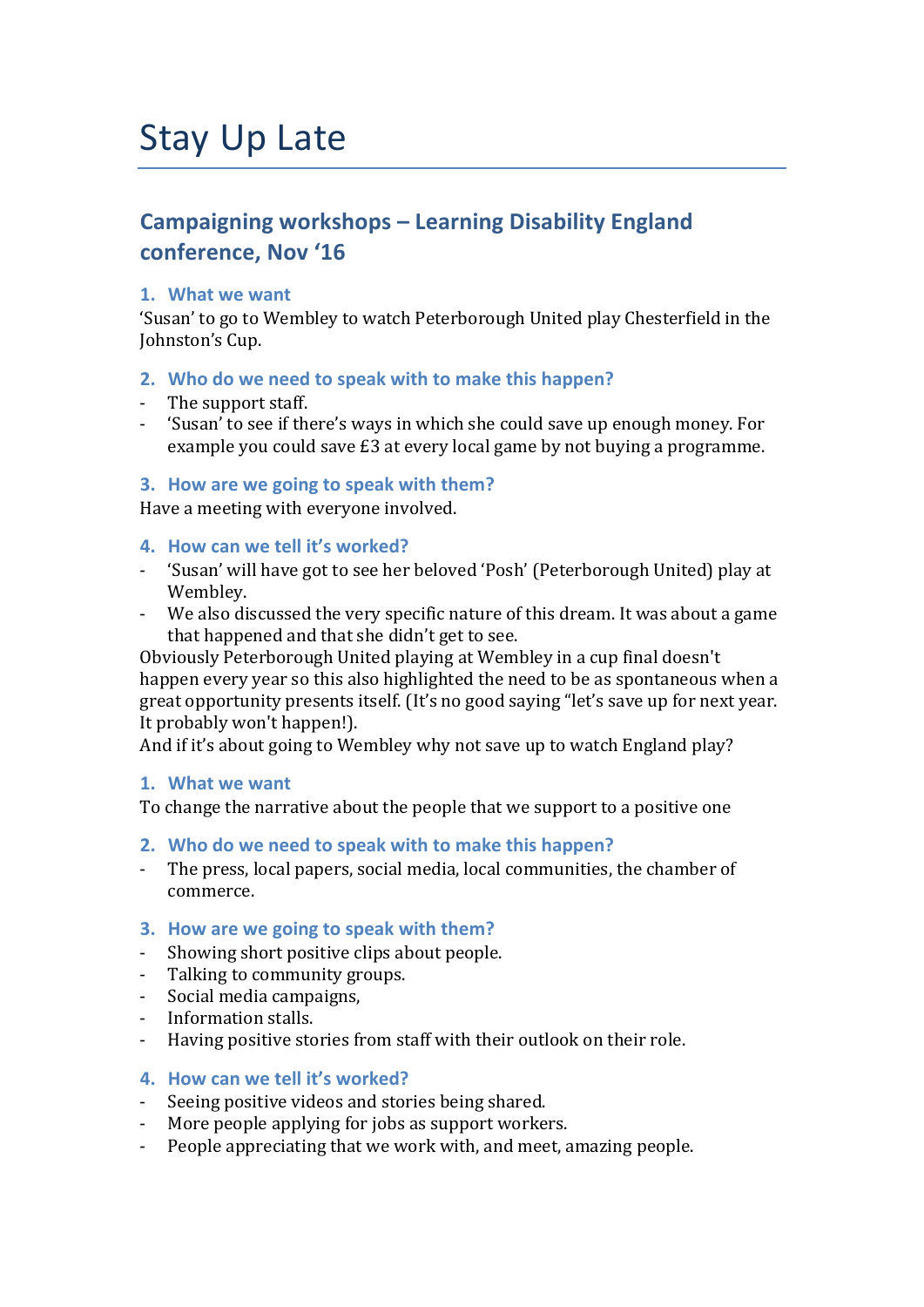#### 1. What we want

Better access to the community and the world!!! (Transport and the built environment).

# **2.** Who do we need to speak with to make this happen?

- Raise awareness with bus drivers about wheelchair space
- Raise awareness with mums about having priory in wheelchair space.
- Post up an article on the local forum in Harrow where I live.

#### **3.** How are we going to speak with them?

- Make a video about it and speak to advocacy groups to spread the word.

#### 1. What we want

Individual choice, and our rights respected.

# **2.** Who do we need to speak with to make this happen?

- Staff to help them see the limitations of their perceptions of what we can do, ask them questions and challenge them.
- The general public.

# **3.** How are we going to speak with them?

- Tell stories and show good practice.
- Talk in staff meetings, show the Heavy Load film.
- Training social workers while they are still young.

# **4. How can we tell it's worked?**

- People with learning disabilities will be seen and heard.
- People will be staying out late.
- And people will know they have the right to Stay Up Late!

#### 1. What we want

- To know and get our rights

#### **2.** Who do we need to speak with to make this happen?

- Social workers, families, general public, US (people with learning disabilities,

#### **3.** How are we going to speak with them?

- Training by experts by experience.
- Catch social workers young.
- Experts by experience to talk to family groups.
- Leaflets for families at GP surgeries and at schools and colleges.
- Through social media and the media. (Get inspiration from the work that MIND do and get a catch phrase e.g. "People with learning disabilities should be seen and heard."
- Make wallet sized guide to peoples' rights when in hospital and their general rights.

#### **4. How can we tell it's worked?**

By seeing people living where they want to live.